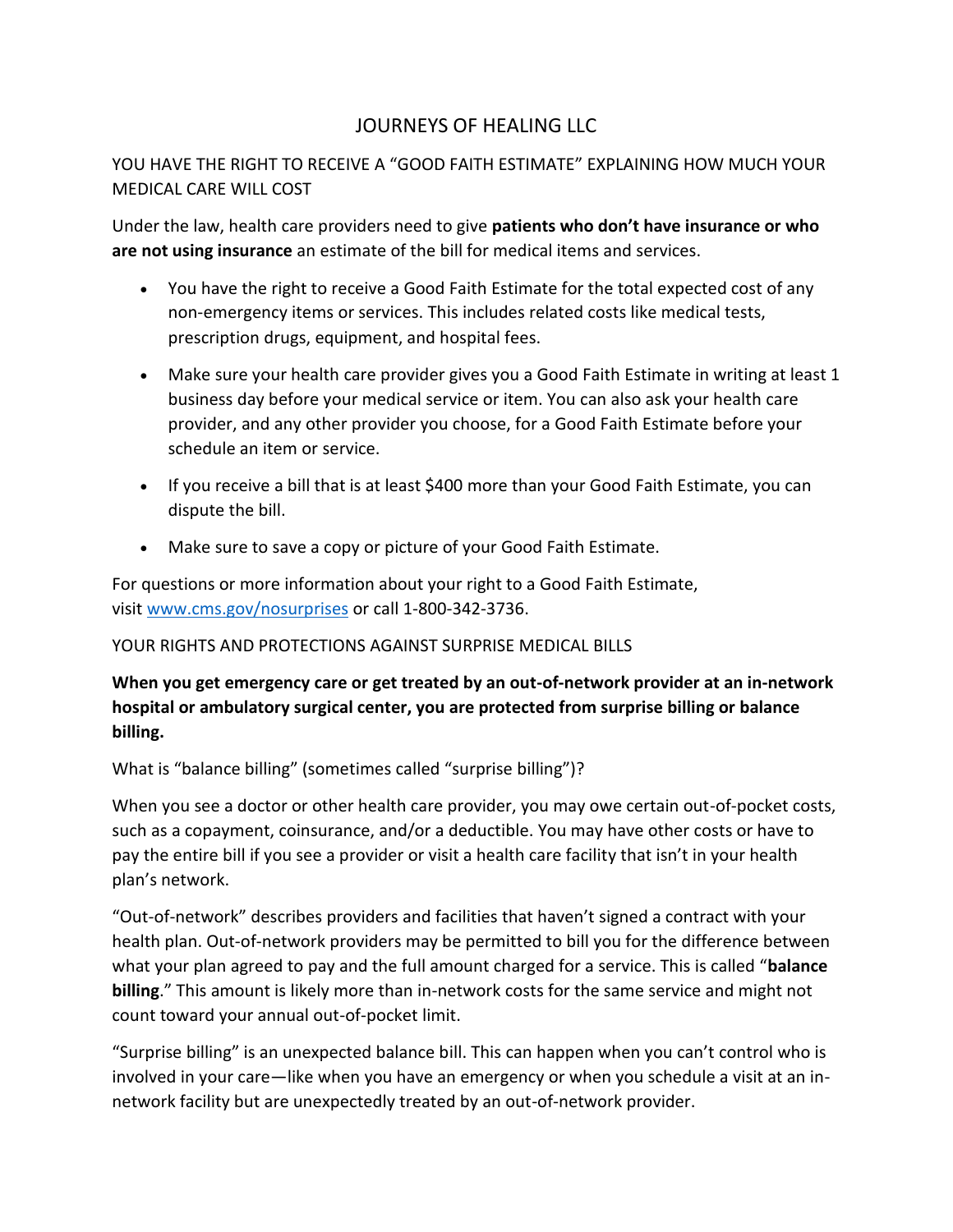You are protected from balance billing for:

**Emergency services** 

If you have an emergency medical condition and get emergency services from an out-ofnetwork provider or facility, the most the provider or facility may bill you is your plan's innetwork cost-sharing amount (such as copayments and coinsurance). You **can't** be balance billed for these emergency services. This includes services you may get after you're in stable condition, unless you give written consent and give up your protections not to be balance billed for these post-stabilization services.

**EXEC** Certain services at an in-network hospital or ambulatory surgical center

When you get services from an in-network hospital or ambulatory surgical center, certain providers there may be out-of-network. In these cases, the most those providers may bill you is your plan's in-network cost-sharing amount. This applies to emergency medicine, anesthesia, pathology, radiology, laboratory, neonatology, assistant surgeon, hospitalist, or intensivist services. These providers **can't** balance bill you and may **not** ask you to give up your protections not to be balance billed.

If you get other services at these in-network facilities, out-of-network providers **can't** balance bill you, unless you give written consent and give up your protections.

## **You are never required to give up your protections from balance billing. You also are not required to get care out-of-network. You can choose a provider or facility in your plan's network.**

When balance billing isn't allowed, you also have the following protections:

- You are only responsible for paying your share of the cost (like the copayments, coinsurance, and deductibles that you would pay if the provider or facility was innetwork). Your health plan will pay out-of-network providers and facilities directly.
- Your health plan generally must:
	- Cover emergency services without requiring you to get approval for services in advance (prior authorization).
	- Cover emergency services by out-of-network providers.
	- Base what you owe the provider or facility (cost-sharing) on what it would pay an in-network provider or facility and show that amount in your explanation of benefits.
	- Count any amount you pay for emergency services or out-of-network services toward your deductible and out-of-pocket limit.